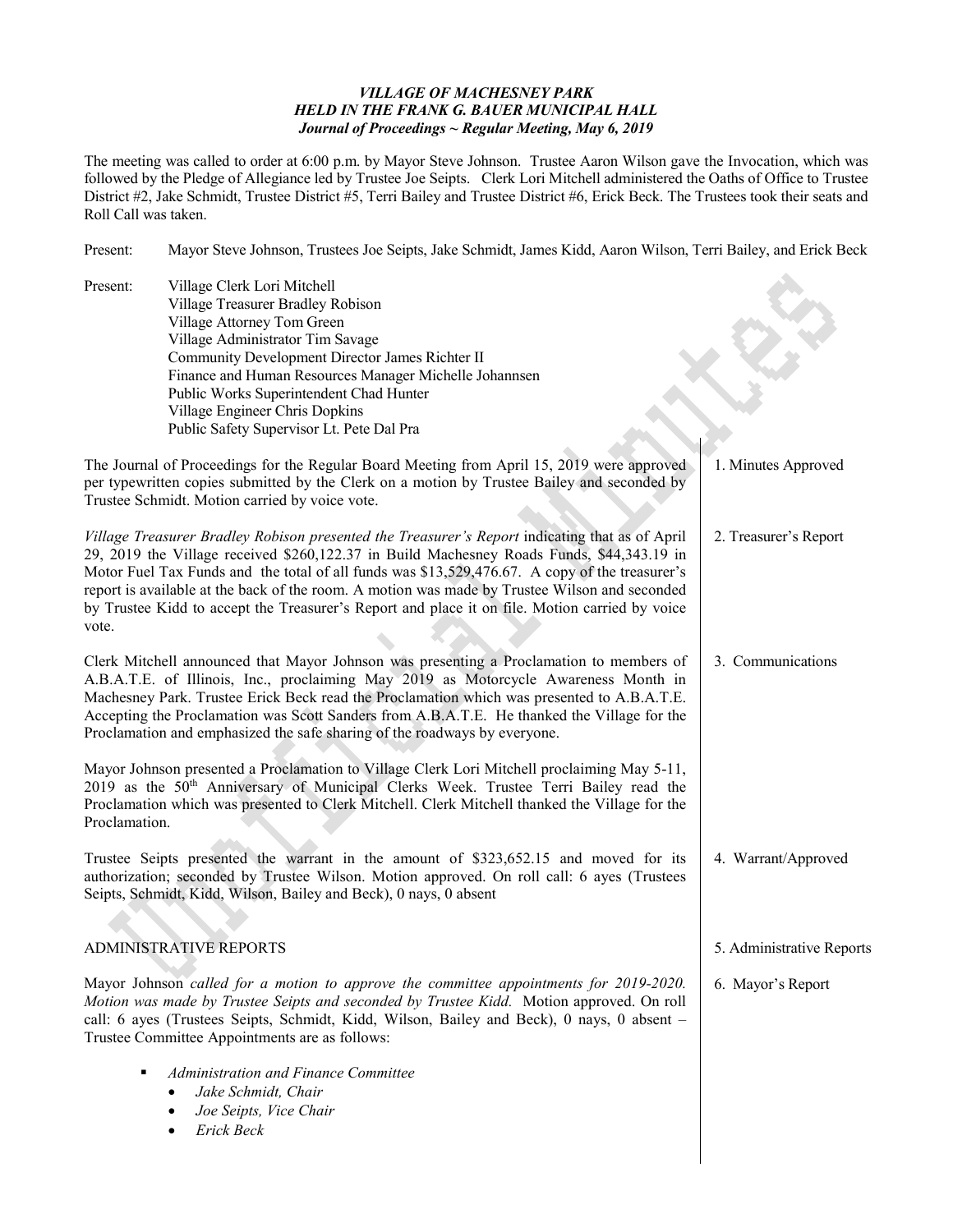*Journal of Proceedings May 6, 2019 Page Two*

- *Planning and Economic Development Committee*
	- *Aaron Wilson, Chair*
	- *James Kidd, Vice Chair*
	- *Jake Schmidt*
- *Public Improvements and Safety Committee*
	- *Erick Beck, Chair*
	- *Terri Bailey, Vice Chair*
	- *Aaron Wilson*
- *Liquor Commission*
	- *Mayor Steve Johnson, Commissioner*
	- *Terri Bailey*
	- *Joe Seipts*
	- *James Kidd*

Mayor Johnson *called for a motion to appoint Livia Bane to fill the vacancy on the Public Improvements and Safety Committee. Motion was made by Trustee Bailey and seconded by Trustee Schmidt.* Motion approved. On roll call: 6 ayes (Trustees Seipts, Schmidt, Kidd, Wilson, Bailey and Beck), 0 nays, 0 absent

*Mayor Johnson wished Clerk Lori Mitchell a belated Happy Birthday. He also reported about activities he attended during the last two weeks, including the National Day of Prayer Leadership Luncheon.*

Attorney Tom Green *had no report this evening.*

Village Administrator Tim Savage *had no report this evening.*

Finance and HR Manager Michelle Johannsen *reported that included with tonight's Board Packet was the Quarterly Investment Report as of April 22, 2019.*

*Total interest earned over the past quarter was \$55,085, similar to the prior quarter. Interest rates have continued to rise and are currently at the 2.4% mark; up from 2% a few months ago.*

*Tim and Michelle met with Blackhawk Bank to complete an annual review of the Village accounts and discussed the changes in the interest rate environment. We will be switching the interest rates on the three money market accounts to now be tied to the federal funds index rate*  less 30 basis points. So, if the fed fund rate was 2.5%, the Village would receive 2.2% interest *on the current balance. Whenever the fed funds adjust their rates, the Village interest rate will be adjusted accordingly, which avoids a month or more of lag time that currently occurs.*

*In addition, the Village will be opening an IL Funds account and transferring some excess funds to take advantage of their higher interest rates currently at 2.44%. She provided an opportunity for questions. There were no questions.*

Community Development Director James Richter II *had no report this evening.*

Public Works Superintendent Chad Hunter *provided an update on the Bauer and Victory traffic signals. He reported the contractor started the project last spring. They were able to get all the intersection and underground improvements done. To complete the installation, they are now at a point where they are waiting for the mast arms to be delivered. Due to no fault of the contractor, the County or the Village, there have been major delays both in the design and the delivery of the mast arms by Millerbernd who is the manufacturer. We were able to get those resolved late last fall. The lead time on the mast arm delivery is 30-34 weeks. We had an update on April 10. As of now our delivery date is June 14. Once they are delivered, the contractor will schedule the installation.*

- 7. Attorney's Report
- 8. Village Administrator
- 9. Finance/HR Manager

- 10. Comm. Dev Director
- 11.Pub Works Supt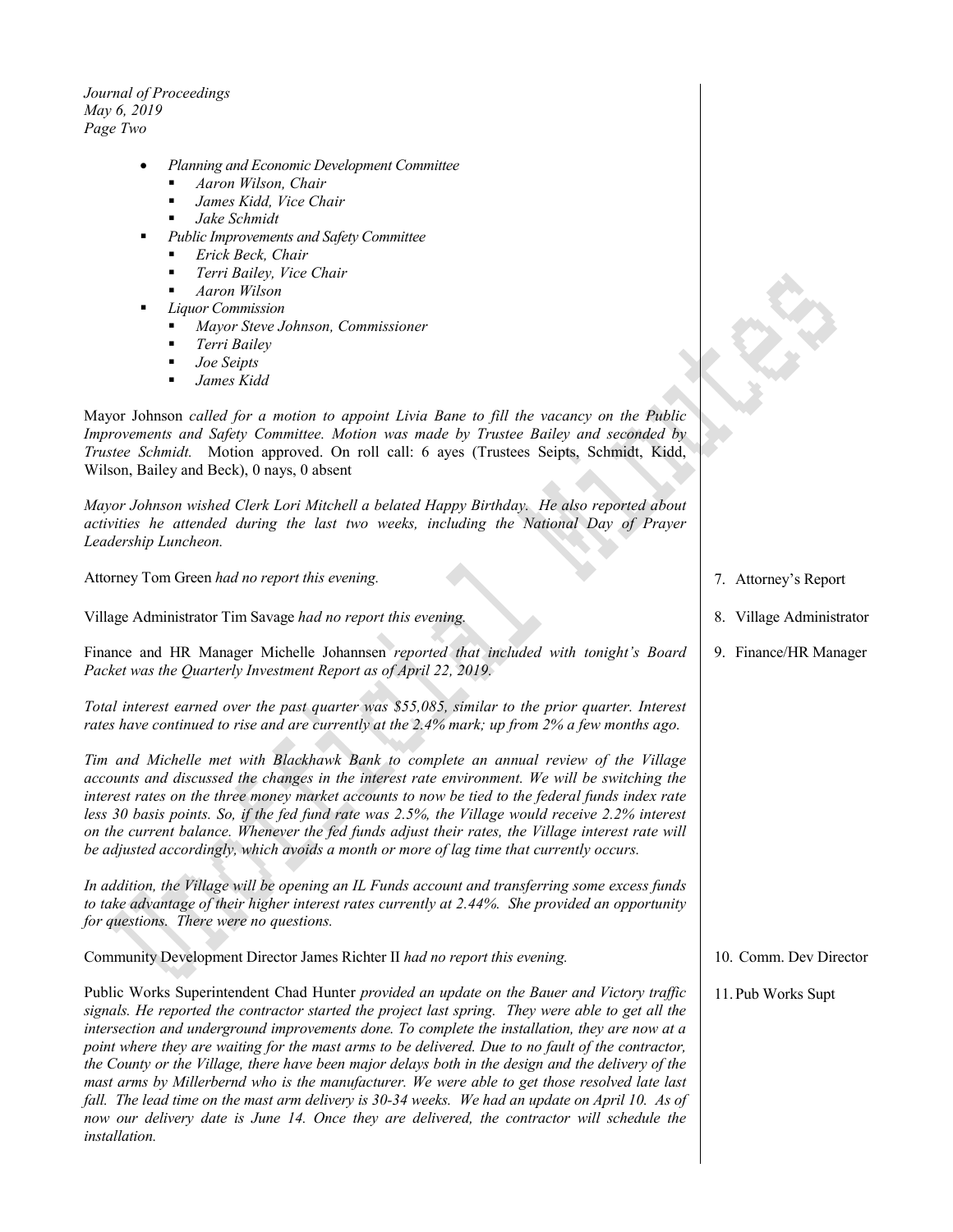*Journal of Proceedings May 6, 2019 Page Three*

Village Engineer Chris Dopkins *advised that the Village is soliciting public bids for the Burden Road Improvements which is between Forest Hills Road and Illinois 251 East Service Drive. Those bids are due and will be opened on the 14th of May. Additionally, we are soliciting public bids for the Gregory Drive Improvements. Those bids will open on the 16th of May. Both will be routed to the Public Improvements and Safety Committee and the Board of Trustees for award at the meeting on May 20, 2019. Finally, regarding the progress on the roundabout at the Town Center. The blocks are being replaced by the manufacturer as part of a warranty issue. Unfortunately, there has been a delay due to several rain days, He reported that weather permitting, there is possibly one more day of construction at that site. He also noted that with the installation, there will be evidence of quite a bit of stone sitting on top of the block. He said that this is the mechanism they use to help correctly seat the blocks and prevent them from moving around and seating themselves deeper than desired. So, with the stones sitting on top of the pavement, traffic will integrate those stones into the voids in the block. That process will probably take three to four days for the stone to seat itself in the block.*

Student Liaison Hannah Herrera left no report in her absence this evening.

Public Safety Supervisor, Lt. Pete Dal Pra, had no report this evening.

## COMMITTEE AND TRUSTEE REPORTS

*District #1 Trustee Seipts, Administration and Finance Committee Chairperson reported the A&F Committee met this evening and recommended approval of Warrants, two ordinances and one resolution that will be on the Board Agenda on May 20 with positive recommendations along with one resolution that is on tonight's Board Agenda with a positive recommendation.* 

*Trustee Seipts further reported that he attended the Special Olympics Opening Ceremonies on Saturday. He thanked Lt. Dal Pra and the officers along with Trustee Aaron Wilson. Tr. Seipts expressed his excitement in seeing the smiles on the faces of the kids and their enthusiasm in participating in this special event. He was excited to report that his grandson will be going down state in the bocce ball competition and he got a silver medal in the fifty-yard dash.* 

*District #2 Trustee Schmidt, Public Improvement and Safety Chairperson had no report this evening.*

*District #3 Trustee Kidd, Public Improvement and Safety Vice-Chairperson had no report this evening.*

*District #4 Trustee Wilson, Administrative and Finance Vice-Chairperson, thanked everyone*  who served and chaired committees this last year. Further, he wished good luck to the next *chairpersons who will be assuming their new role in the near future.*

*He also reported that over the weekend, the B-17, Flying Fortress, was at the Chicago-Rockford International Airport and he had an opportunity to fly on the aircraft. It was an integral part of World War II. He reported there was a gentleman (reported to be from either Machesney Park or Loves Park) there who served on those aircraft. Further, Trustee Wilson reported about the statistics of the servicemen who were on these aircraft, that 44% of them did not make it home, 6% were POW's, and this man went on 18 missions.*

*Tr. Wilson said he would not be at the next Board Meeting because he will be on one of ten buses loaded with over 200 Vets and Rosies on their Vets Roll Trip to Washington DC. He asked that on the 19th of May, very early on that Sunday Morning come over to IL-75 or I-90 and line the roadways as the Vets roll out of town. In addition, on Wednesday night, May 22, be along the roadways near the Beloit Eclipse Center to welcome them home.*

## 12.Village Engineer



13.Student Liaison

- 14. Pub Safety Supervisor
- 15. Committee Reports
- 16. District #1 Report

- 17. District #2 Report
- 18. District #3 Report
- 19. District #4 Report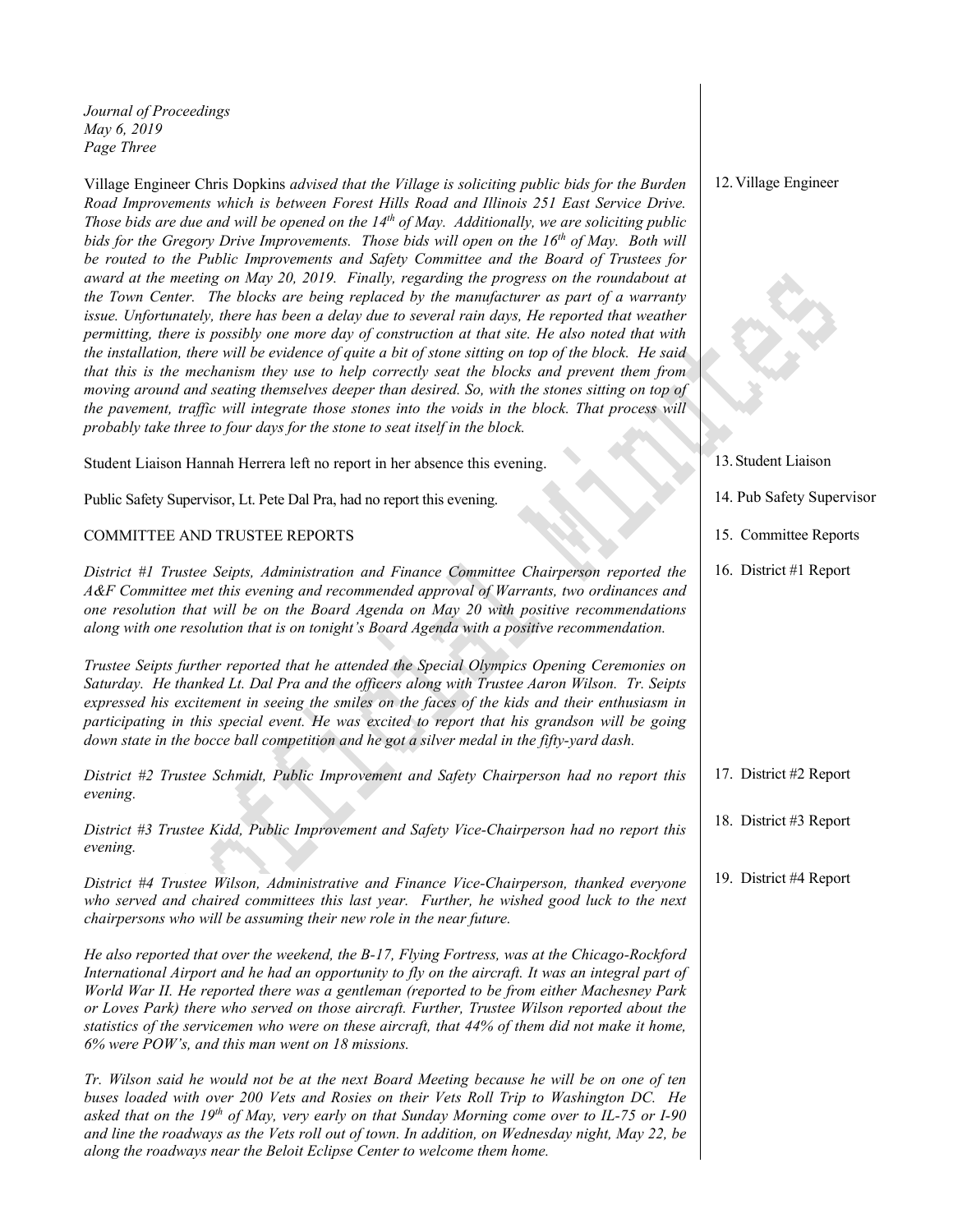| Journal of Proceedings<br>May 6, 2019<br>Page Four                                                                                                                                                                                                                                                                                                                                                                                                                                                                                                                                                                                                                                                                                                                                                                                                                                                                                                                                                                                                                                                                                                                                                                                                                                         |                                                                                                                                                                                                                                                                             |
|--------------------------------------------------------------------------------------------------------------------------------------------------------------------------------------------------------------------------------------------------------------------------------------------------------------------------------------------------------------------------------------------------------------------------------------------------------------------------------------------------------------------------------------------------------------------------------------------------------------------------------------------------------------------------------------------------------------------------------------------------------------------------------------------------------------------------------------------------------------------------------------------------------------------------------------------------------------------------------------------------------------------------------------------------------------------------------------------------------------------------------------------------------------------------------------------------------------------------------------------------------------------------------------------|-----------------------------------------------------------------------------------------------------------------------------------------------------------------------------------------------------------------------------------------------------------------------------|
| In addition, he shared an idea he had received from former Trustee Kate Tammen about a<br>banner program to recognize current serving Village military.                                                                                                                                                                                                                                                                                                                                                                                                                                                                                                                                                                                                                                                                                                                                                                                                                                                                                                                                                                                                                                                                                                                                    |                                                                                                                                                                                                                                                                             |
| District #5 Trustee Bailey, Planning and Economic Development Chairperson, reported that<br>the PED Committee met this evening and recommended approval of two ordinances and one<br>resolution that will be on the May 20 Board Agenda. Further, she thanked the residents of<br>District 5 for allowing her to serve another four years as their trustee.                                                                                                                                                                                                                                                                                                                                                                                                                                                                                                                                                                                                                                                                                                                                                                                                                                                                                                                                | 20. District #5 Report                                                                                                                                                                                                                                                      |
| District #6 Trustee Beck, Planning and Economic Development Vice-Chairperson,<br>congratulated the Harlem Girls Track Team for placing first place in Conference. A young lady<br>he knows placed first place in shot put.                                                                                                                                                                                                                                                                                                                                                                                                                                                                                                                                                                                                                                                                                                                                                                                                                                                                                                                                                                                                                                                                 | 21. District #6 Report                                                                                                                                                                                                                                                      |
| He noted that Motorcycle Awareness is foremost in the minds of his family as his son was<br>severely injured in a motorcycle accident several years ago. He asked the community to look<br>both ways when pulling out into traffic and spare a life.                                                                                                                                                                                                                                                                                                                                                                                                                                                                                                                                                                                                                                                                                                                                                                                                                                                                                                                                                                                                                                       |                                                                                                                                                                                                                                                                             |
| CONSENT AGENDA - Mayor Johnson noted that the next item is the Consent Agenda. He<br>asked Staff to introduce all items to be considered under the Consent Agenda.                                                                                                                                                                                                                                                                                                                                                                                                                                                                                                                                                                                                                                                                                                                                                                                                                                                                                                                                                                                                                                                                                                                         | 22. Consent Agenda                                                                                                                                                                                                                                                          |
| Village Administrator Tim Savage presented the items as follows:<br>A. Ordinance 07-19, Special Use Permit for Outdoor Storage in Industrial Light District at<br>1152 Turret Drive, Second Reading<br>B. Ordinance 09-19, Text Amendment to Zoning Code, Article 13, Section Z-59, entitled<br>"Recycling Facilities," Second Reading<br>C. Ordinance 10-19, Special Use Permit for Recycling Facility in Commercial General<br>District at 8409 N. Second Street, Second Reading<br>D. Ordinance 11-19, Variances from Recycling Facility Use Criteria, at 8409 N. Second<br>Street, Second Reading<br>Ordinance 13-19, Zoning Map Amendment from Residential (R1) to Commercial<br>Е.<br>General (CG), 7250 Perryville Road, Second Reading<br>Ordinance 19-19, Text Amendment to Zoning Code, Article 13, Section Z-59 entitled,<br>F.<br>"Schools and Educational Institutions," Second Reading<br>G. Resolution 24-R-19, Driveway Variance at 10427 Danica Court<br>H. Resolution 25-R-19, Authorize Police Contract for FY 2019-2020<br>Resolution 26-R-19, Authorize Bidding of Public Works Building and the 2019<br>I.<br><b>Pavement Maintenance Projects</b><br>Resolution 27-R-19, Authorize Execution of a Reciprocal Agreement with Illinois<br>J.<br>Department of Revenue | Passed/<br>Ord 07-19/2nd/Passed<br>Ord 09-19/2nd/Passed<br>Ord 10-19/2nd/Passed<br>Ord 11-19/2nd/Passed<br>Ord 13-19/2nd/Passed<br>Ord 19-19/2nd/Passed<br>Resolution 24-R-19/Passed<br>Resolution 25-R-19/Passed<br>Resolution 26-R-19/Passed<br>Resolution 27-R-19/Passed |
| Mayor Johnson asked if there were items a Trustee would like removed from the Consent<br>Agenda to be considered separately. There were no items removed from the Consent Agenda.<br>The Consent Agenda was accepted as presented.                                                                                                                                                                                                                                                                                                                                                                                                                                                                                                                                                                                                                                                                                                                                                                                                                                                                                                                                                                                                                                                         |                                                                                                                                                                                                                                                                             |
| Mayor Johnson called for a motion to approve all items under the Consent Agenda. The motion<br>was made by Trustee Seipts and seconded by Trustee Schmidt. The motion was approved by<br>roll call vote: 6 ayes (Trustees Seipts, Schmidt, Wilson, Bailey, Beck and Mayor Johnson), 0<br>nays, 0 absent, 1 present (Trustee Kidd)                                                                                                                                                                                                                                                                                                                                                                                                                                                                                                                                                                                                                                                                                                                                                                                                                                                                                                                                                          |                                                                                                                                                                                                                                                                             |
| UNFINISHED BUSINESS                                                                                                                                                                                                                                                                                                                                                                                                                                                                                                                                                                                                                                                                                                                                                                                                                                                                                                                                                                                                                                                                                                                                                                                                                                                                        | 23. Unfinished Business                                                                                                                                                                                                                                                     |
| <b>NEW BUSINESS</b><br>Mayor Johnson called for a motion to approve Ordinance 26-19, Amending Chapter 19 to<br>Continue Municipal Electricity and Gas Utility Tax, First Reading. The motion was made by<br>Trustee Schmidt and seconded by Trustee Seipts. Staff Report: Attorney Tom Green reported                                                                                                                                                                                                                                                                                                                                                                                                                                                                                                                                                                                                                                                                                                                                                                                                                                                                                                                                                                                      | 24. New Business<br>Ord 26-19/1st Rdg/Pass                                                                                                                                                                                                                                  |

*that as directed during the Budget Process,*